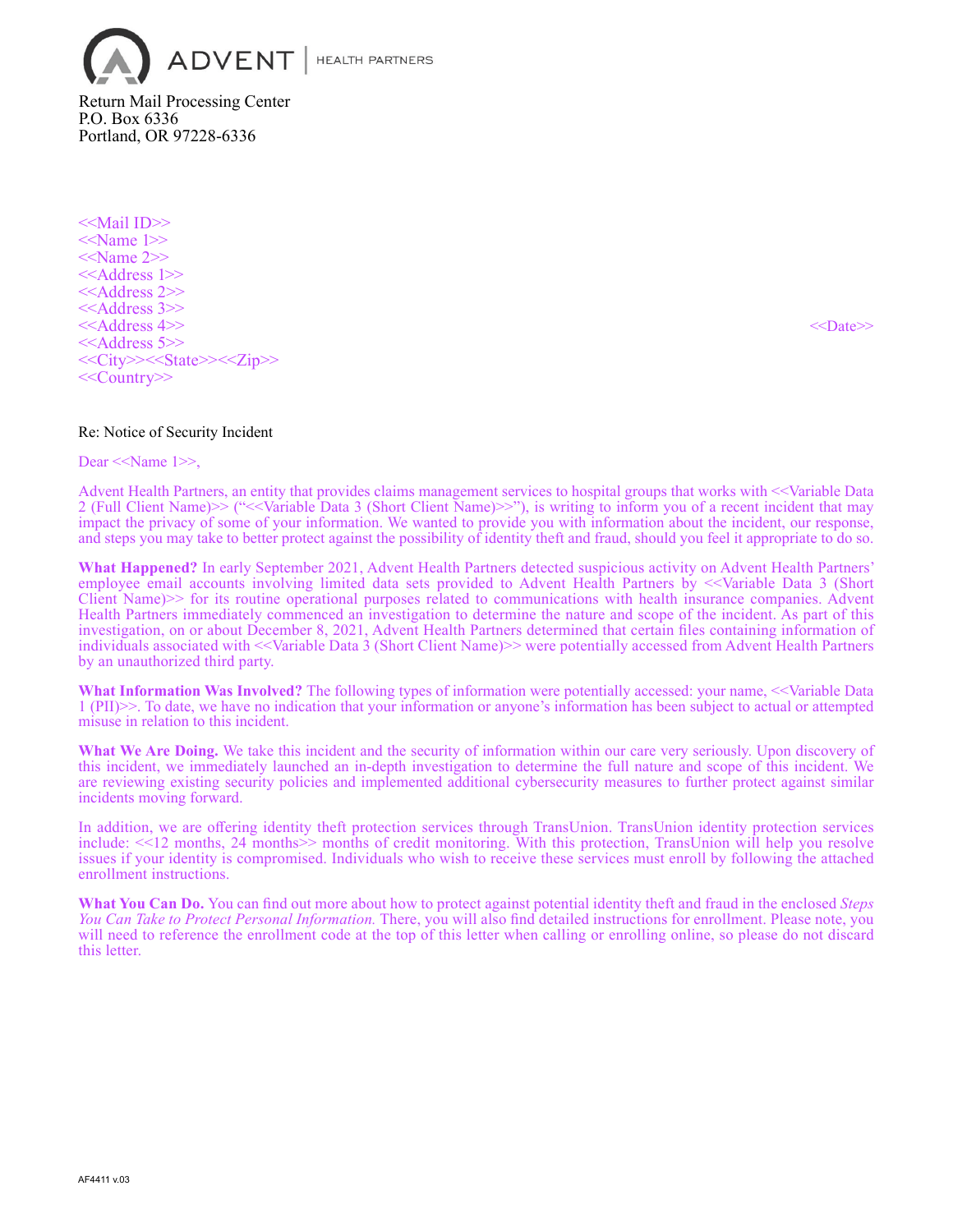**For More Information.** We understand that you may have questions about this incident that are not addressed in this letter. Please call 855-604-1735 Monday through Friday from 9:00 a.m. to 9:00 p.m. Eastern Time for assistance or for any additional questions you may have.

We sincerely regret any inconvenience or concern this incident may have caused you.

Sincerely,

Advent Health Partners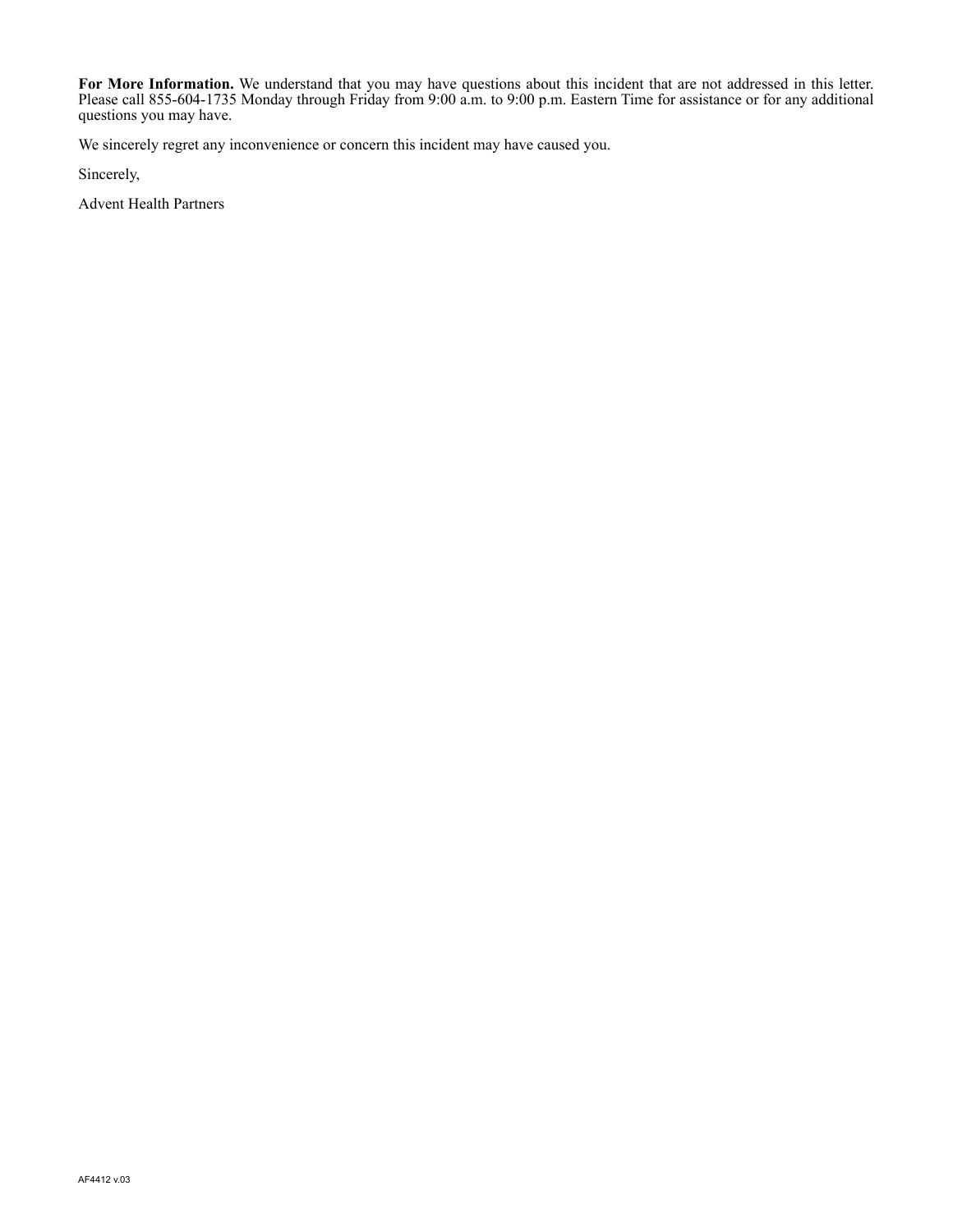## **Steps You Can Take to Protect Personal Information**

## **Enrolling in Complimentary <<12 months, 24 months>>-Month Credit Monitoring.**

As a safeguard, we have arranged for you to enroll, at no cost to you, in an online credit monitoring service *(my*TrueIdentity) for  $\leq$  24 months, 24 months provided by TransUnion Interactive, a subsidiary of TransUnion®, one of the three nationwide credit reporting companies.

To enroll in this service, go directly to the *my*TrueIdentity website at **www.mytrueidentity.com** and in the space referenced as "Enter Activation Code", enter the following unique 12-letter Activation Code **<<Insert Unique 12-letter Activation Code>>**  and follow the three steps to receive your credit monitoring service online within minutes.

If you do not have access to the Internet and wish to enroll in a similar offline, paper based, credit monitoring service, via U.S. Mail delivery, please call the TransUnion Fraud Response Services toll-free hotline at **1-855-288-5422.** When prompted, enter the following 6-digit telephone pass code **<< Insert static 6-digit Telephone Pass Code >>** and follow the steps to enroll in the offline credit monitoring service, add an initial fraud alert to your credit file, or to speak to a TransUnion representative if you believe you may be a victim of identity theft.

Once you are enrolled, you will be able to obtain <<12 months, 24 months>> months of unlimited access to your TransUnion credit report and VantageScore® credit score by TransUnion. The daily credit monitoring service will notify you if there are any critical changes to your credit file at TransUnion®, including fraud alerts, new inquiries, new accounts, new public records, late payments, change of address and more. The service also includes the ability to lock and unlock your TransUnion credit report online, access to identity restoration services that provides assistance in the event your identity is compromised to help you restore your identity and up to \$1,000,000 in identity theft insurance with no deductible. (Policy limitations and exclusions may apply.)

You can sign up for the *my*TrueIdentity online Credit Monitoring service anytime between now and <<**Insert Date>>**. Due to privacy laws, we cannot register you directly. Please note that credit monitoring services might not be available for individuals who do not have credit file at TransUnion®, or an address in the United States (or its territories) and a valid Social Security number, or are under the age of 18. Enrolling in this service will not affect your credit score.

If you have questions about your *my*TrueIdentity online credit monitoring benefits, need help with your online enrollment, or need help accessing your credit report, or passing identity verification, please contact the *my*TrueIdentity Customer Service Team toll-free at: 1-844-787-4607, Monday-Friday: 8am-9pm, Saturday-Sunday: 8am-5pm Eastern time.

## **Monitor Your Accounts**

You should remain vigilant by reviewing your account statements and monitoring free credit reports. Under U.S. law, a consumer is entitled to one free credit report annually from each of the three major credit reporting bureaus, Equifax, Experian, and TransUnion. To order your free credit report, visit www.annualcreditreport.com or call, toll-free, 1-877-322-8228. You may also directly contact the three major credit reporting bureaus listed below to request a free copy of your credit report.

Consumers have the right to place an initial or extended "fraud alert" on a credit file at no cost. An initial fraud alert is a one-year alert that is placed on a consumer's credit file. Upon seeing a fraud alert display on a consumer's credit file, a business is required to take steps to verify the consumer's identity before extending new credit. If you are a victim of identity theft, you are entitled to an extended fraud alert, which is a fraud alert lasting seven years. Should you wish to place a fraud alert, please contact any one of the three major credit reporting bureaus listed below.

As an alternative to a fraud alert, consumers have the right to place a "credit freeze" on a credit report, which will prohibit a credit bureau from releasing information in the credit report without the consumer's express authorization. The credit freeze is designed to prevent credit, loans, and services from being approved in your name without your consent. However, you should be aware that using a credit freeze to take control over who gets access to the personal and financial information in your credit report may delay, interfere with, or prohibit the timely approval of any subsequent request or application you make regarding a new loan, credit, mortgage, or any other account involving the extension of credit. Pursuant to federal law, you cannot be charged to place or lift a credit freeze on your credit report. To request a security freeze, you will need to provide the following information:

- 1. full name (including middle initial as well as Jr., Sr., II, III, etc.);
- 2. Social Security number;
- 3. date of birth;
- 4. addresses for the prior two to five years;
- 5. proof of current address, such as a current utility bill or telephone bill;
- 6. a legible photocopy of a government-issued identification card (state driver's license or ID card, military identification, etc.); and
- 7. a copy of either the police report, investigative report, or complaint to a law enforcement agency concerning identity theft if you are a victim of identity theft.